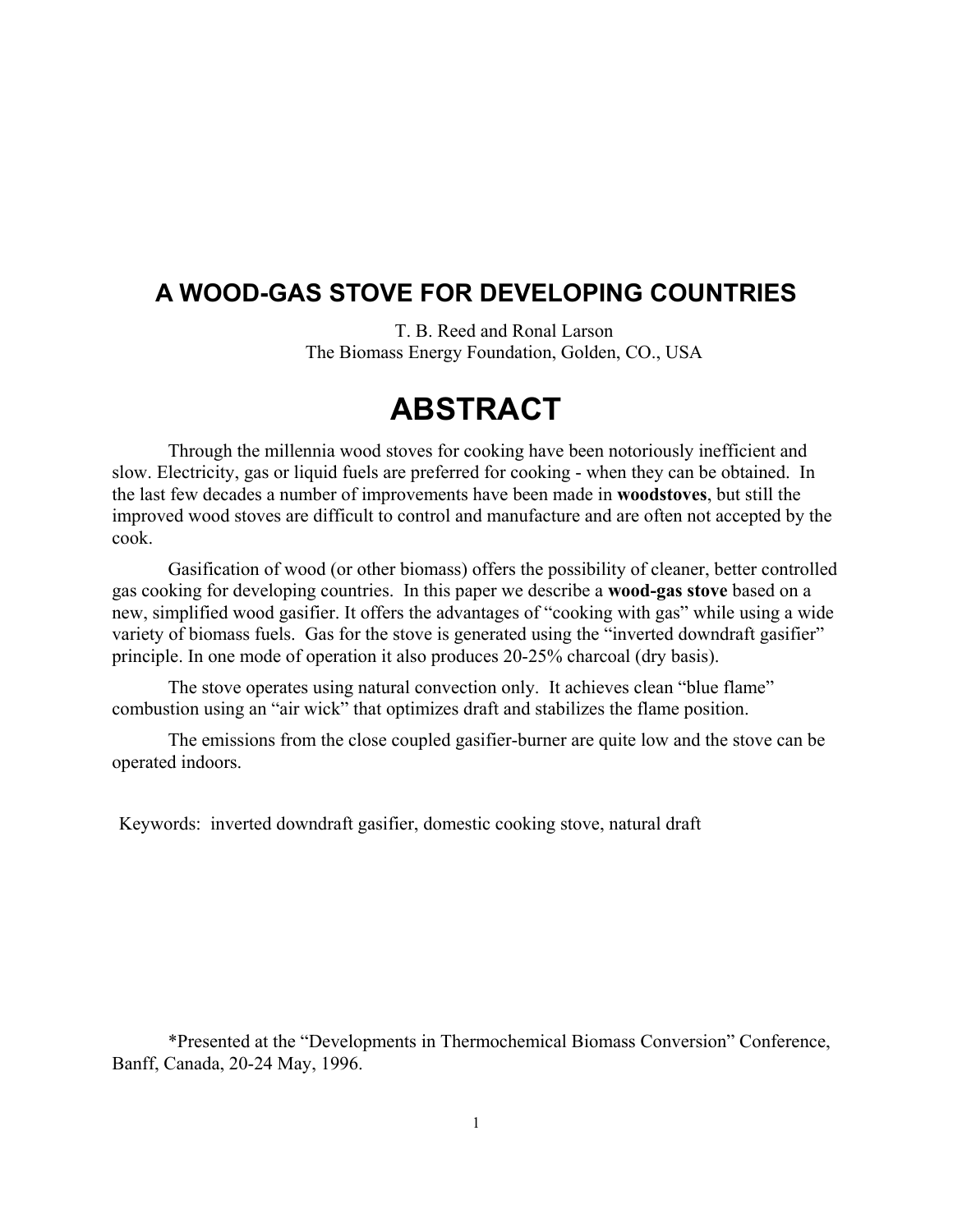### **A WOOD-GAS STOVE FOR DEVELOPING COUNTRIES**

T. B. Reed and Ronal Larson The Biomass Energy Foundation, Golden, CO., USA

## **1. Introduction -**

#### *1.1. The Problem*

Since the beginning of civilization wood and biomass have been used for cooking. Over 2 billion people cook badly on inefficient wood stoves that waste wood, cause health problems and destroy the forest. Electricity, gas or liquid fuels are preferred for cooking - when they can be obtained, but they depend on having a suitable infrastructure and are often not available in developing countries.

In the last few decades, many improved wood stoves have been developed (the Chula, the Hiko, the Maendeleo, the Kuni Mbili, etc.), but the new wood stoves are often more difficult to manufacture, often more heat goes to the stove than to the food, and they do not offer good control of cooking rate. They are not always accepted by the cooks for whom they are developed.[1]

Because of the problems of wood cooking, people often cook over charcoal. However, charcoal manufacture is very wasteful of energy and very polluting, so the problems of the wood stove are externalized but not solved.

#### *1.2. THE SOLUTION*

Gas is preferred for cooking wherever it is available. Gas can be made from wood and biomass in gasifiers developed in this century, but these gasifiers are generally too big for home use. A downdraft stove for domestic cooking is now being manufactured in China.[2]

We have developed a new "inverted downdraft gasifier" stove shown in Fig. 1. It operates using only natural convection. The rate of gas production and heating is controlled by the primary air supply to the gasifier. As an option, the gasifier can make charcoal with a 20- 25% yield.

The wood-gas stove consists of an "inverted downdraft gasifier" (shown in Fig. 2) plus a burner to mix air and gas and burn cleanly (Fig. 3). These sections are discussed below.

The stove has been started and operated indoors with no exhaust fans and no odor of burning wood. However, we believe that there is still much work to be done in optimizing the stove for various fuels, adapting it to various cooking situations and developing other uses. For that reason we are publishing our preliminary results and hope that others will help adapt these principles to improve world cooking and wood conservation.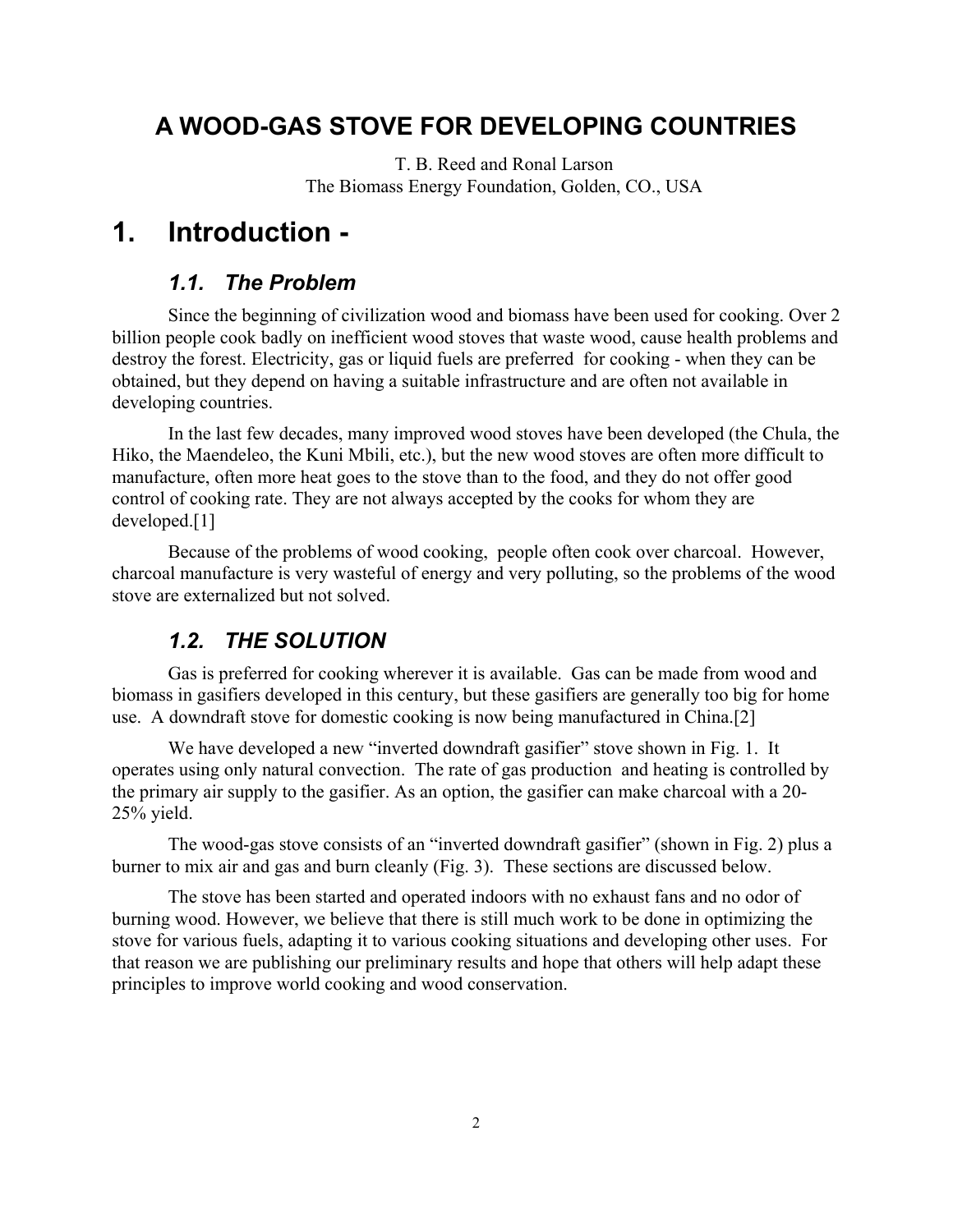

Fig. 1 - Wood-gas cooking stove showing lower gasifier section, upper burner section and pan heating

## **2. CONSTRUCTION OF THE WOOD-GAS STOVE**

#### *2.1. The Inverted Downdraft Gasifier*

Wood gasifiers can be classified as: Fixed bed (updraft and downdraft); and fluidized bed. Fluidized bed gasifiers Require high power input, and exact controls and are suitable only for large installations.

Updraft gasifiers produce large amounts of tar while consuming the charcoal residue and are not suitable for cooking.

Downdraft gasifiers in the 5-100 kW level were widely used in World War II for operating vehicles and trucks because of the relatively low tar levels. [3] In operation, air is drawn down through a bed of burning wood, consuming the volatiles. The resulting gas then passes over the resulting charcoal and is reduced to a low energy fuel gas. However, since hot gases naturally rise, it is necessary to supply power to draw the gases DOWN through the gasifier.

In 1985 we developed the "inverted downdraft gasifier" (also called "upside downdraft, or pyrolysing gasifier) operating on natural draft. The name comes from the fact that the fuel charge is lit ON THE TOP, and forms a layer of charcoal there; the flaming pyrolysis zone is below that; the unburned fuel is on the bottom of the pile, and primary air for pyrolytic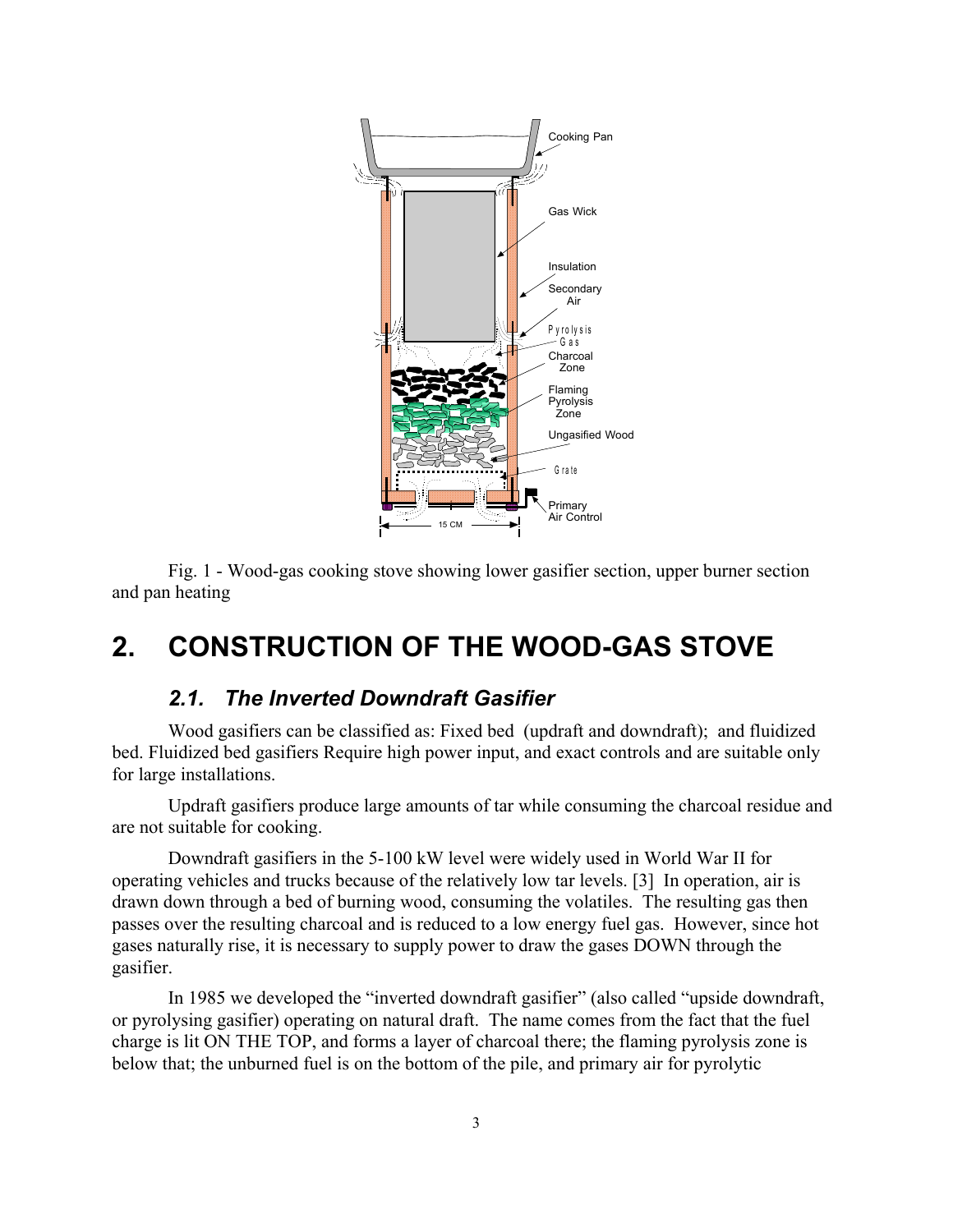gasification enters at the bottom and moves UP, forming gas in the flaming pyrolysis zone, as shown in Fig. 2.

At that time we built a clean, efficient stove using a jet of compressed air to mix secondary air with the gas and a venturi burner to hold the flame. However, developing country households typically do not have compressed air, so we began development of a natural draft, close coupled cooking gasifier. In 1991 we described a cooking stove based on the inverted downdraft gasifier with natural draft secondary air entering the gasifier above the charcoal zone. The combustion in this stove was relatively clean, but the poor air-gas mixing resulted in a unstable, partly yellow flame. The stove is marketed under the name "GAS-I-FIRE". [4]



Fig. 2 - Inverted downdraft gasifier made from "riser sleeve", showing primary air inlet, fuel zone, flaming pyrolysis zone and charcoal zone.

The inverted downdraft gasifier is operated in batch mode, appropriate for cooking meals. (The gasifier can also be operated continuously by addition of an auger feed for the fuel at the bottom and an auger to remove charcoal at the top. However, this complicates construction.)

We have built several dozen gasifiers from tin cans, pails, stove pipes and "riser sleeves". We have operated gasifiers varying in size from 10 cm  $(4 \text{ in})$  to 25 cm  $(10 \text{ in})$  inside diameter. We have built several dozen burner combinations while looking for clean combustion from the burner.

The simplest gasifiers are made from 2 lb coffee cans using a "church key" can opener to punch holes in the bottom. Heat losses are high in can stoves, but they are very simple to build. We use metal shears for cutting the metal parts, and sheet metal screws for outside attachments and burner and pan supports.

"Riser sleeves" are particularly useful for construction of these stoves. They are made for use in casting molten iron and bronze, so are not affected by the temperatures involved in gasification and combustion. They are available in nominal 3 in to 6 in inside diameter in  $\frac{1}{2}$  in steps and in 6 to 10 in inside diameter in one inch steps. All stock sleeves are 30 cm (12 in) tall.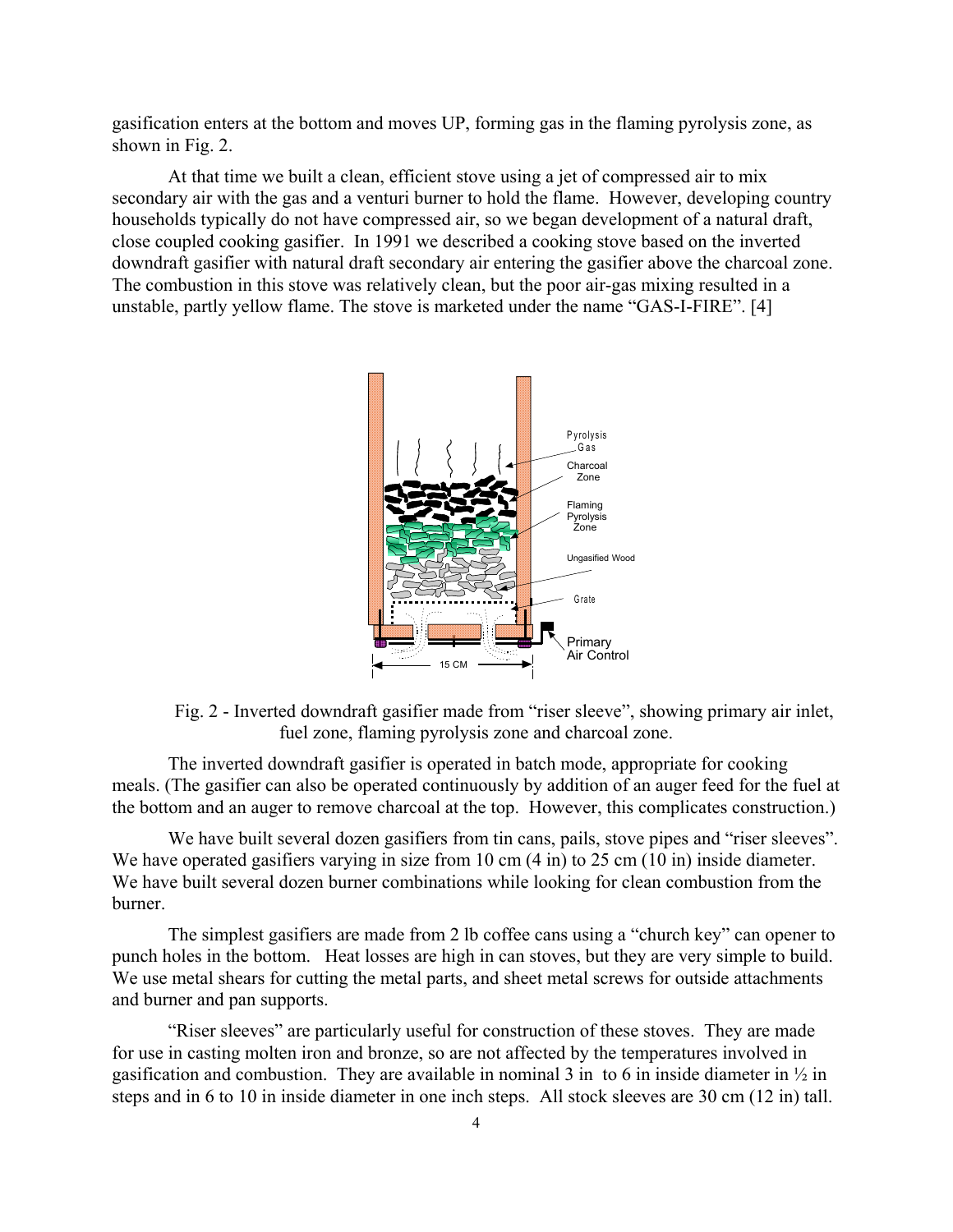As purchased, they are relatively soft and can be cut with saw or razor knife. However, they can also be "rigidized" by application of amorphous silica. They provide excellent insulation, and this is particularly important in small diameter gasifiers. 15 cm OD, 12.5 cm ID sleeves 30 cm tall capable of containing molten steel retail for about \$3 in the U.S.[Riser] We believe that our stove can be built for under US\$10 in the U.S. or developing countries.

A major advantage of the inverted downdraft gasifier is that the rate of gas production depends on the amount of primary air admitted to the bottom. For this reason it is very important to put a tight sealing valve on the bottom which permits a wide range of air adjustments. A simple valve made from 24 gauge sheet metal is shown in Fig. 3.





We have also constructed very satisfactory stoves from tin cans with riser sleeve liners. Use of the outer can permits addition of simple handles to the gasifier and burner sections.

#### *2.2. The Wood-Gas Burner*

Many burner designs have been tested for the wood-gasifier. The simplest is a series of holes in the gasifier above the level of the charcoal (as discussed for the Hottenroth stove above). However, this does not give good mixing and complete combustion. A better burner consists of a second can mounted a distance of about 1 cm above the first can. Air enters through this annular ring and mixes with the gas and burns.

We have developed a "blue flame" burner (Fig. 4), using a "gas wick" to burn the gas in a very clean manner. In order for the amount of combustion products to have maximum draft, the area must be adjusted. (Conventional gas stoves typically have a ring of fire about 70-120 mm in diameter and about 5 mm across the ring.)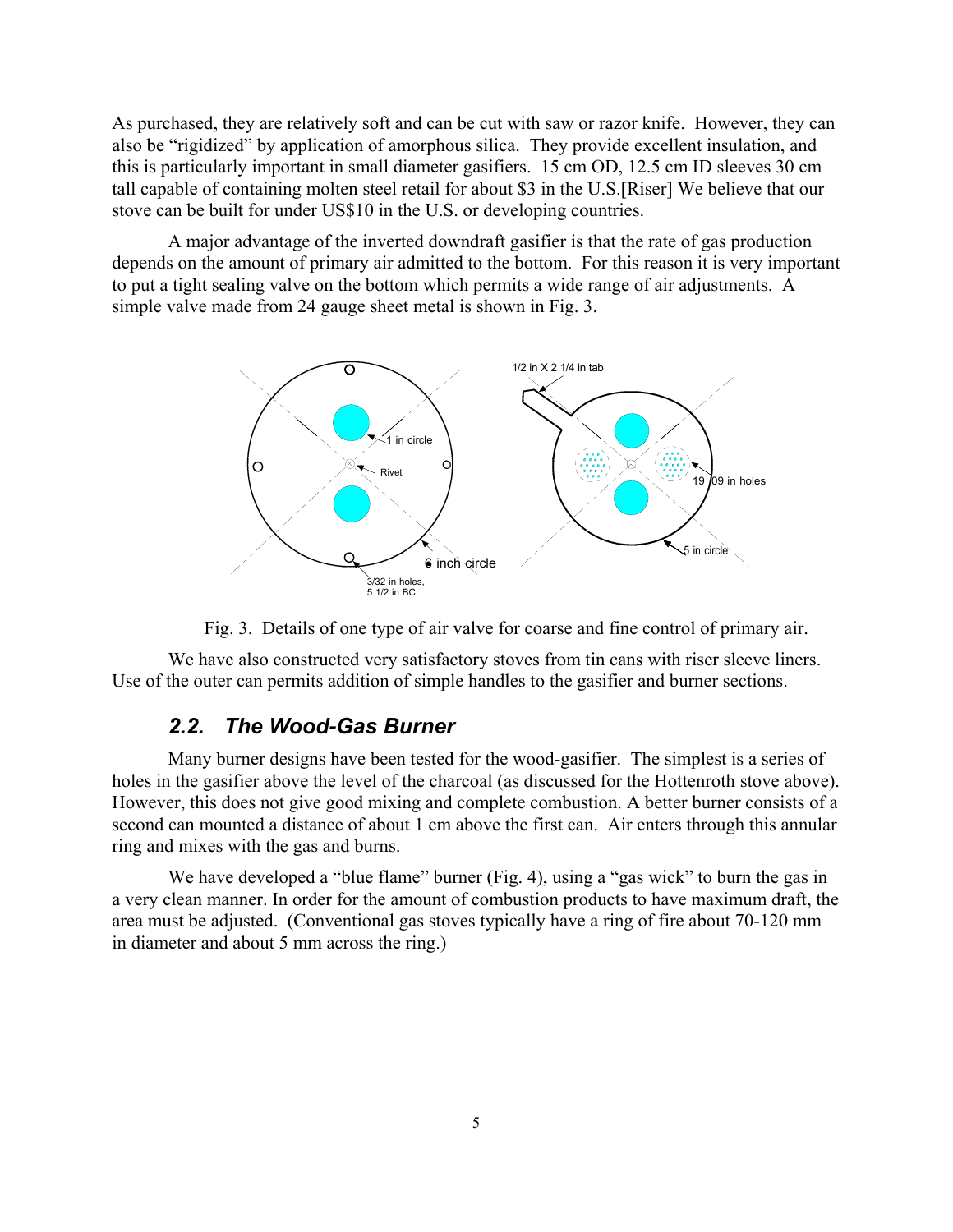#### *2.3. Wood-gas Stove Fuels*

We have successfully gasified 1-3 cm softwood chips,  $1-2 \times 10$  cm hardwood sticks and 5 mm diameter canes from bushes. The hard woods produce a relatively dense charcoal; the softwoods produce a lighter more friable charcoal.



Fig. 4. Annular burner for "blue flame" combustion of wood gas using a "gas wick"

Much of the tests made on the stove used  $2 \times 1 \times \frac{1}{2}$  cm air dry (about 7% moisture in Denver) Aspen chips in order to have reproducibility . However, we find the stove operates at least as well on sticks standing vertically. Smaller fuel particles do not permit sufficient air to pass through the bed, and so we have not had success gasifying 0.5 cm wood pellets or corn.

#### *2.4. Wood-Gas Stove Operation*

The gasifier is filled to within 2 cm of the top. It is desirable to have the fire spread rapidly laterally across the surface to provide gas over the whole area, so an easily combustible material, such as dry pine needles, fibers soaked in animal fat or vegetable grease or other "tinder" is placed on top. The tinder is ignited in several places with a match and allowed to burn for a minute or so. When a stable flame is established all around, the burner is placed slowly on top of the gasifier to permit the inside surfaces to become hot.

A continuous (smokeless) blue flame was established in 2 minutes and ran continuously for 37 minutes when it went out in Run # 5, p. 92, Book II. The weight of stove (plus the change of weight of 1 liter of water in a pan, added at minute 11) is shown in Fig. 5. It is seen that the stove burned about 12 g/min with full primary air. At 20 min primary air was turned to 20 % and the stove then burned at a rate of 4.5 g/min. 155 g of charcoal remained at the end of the run.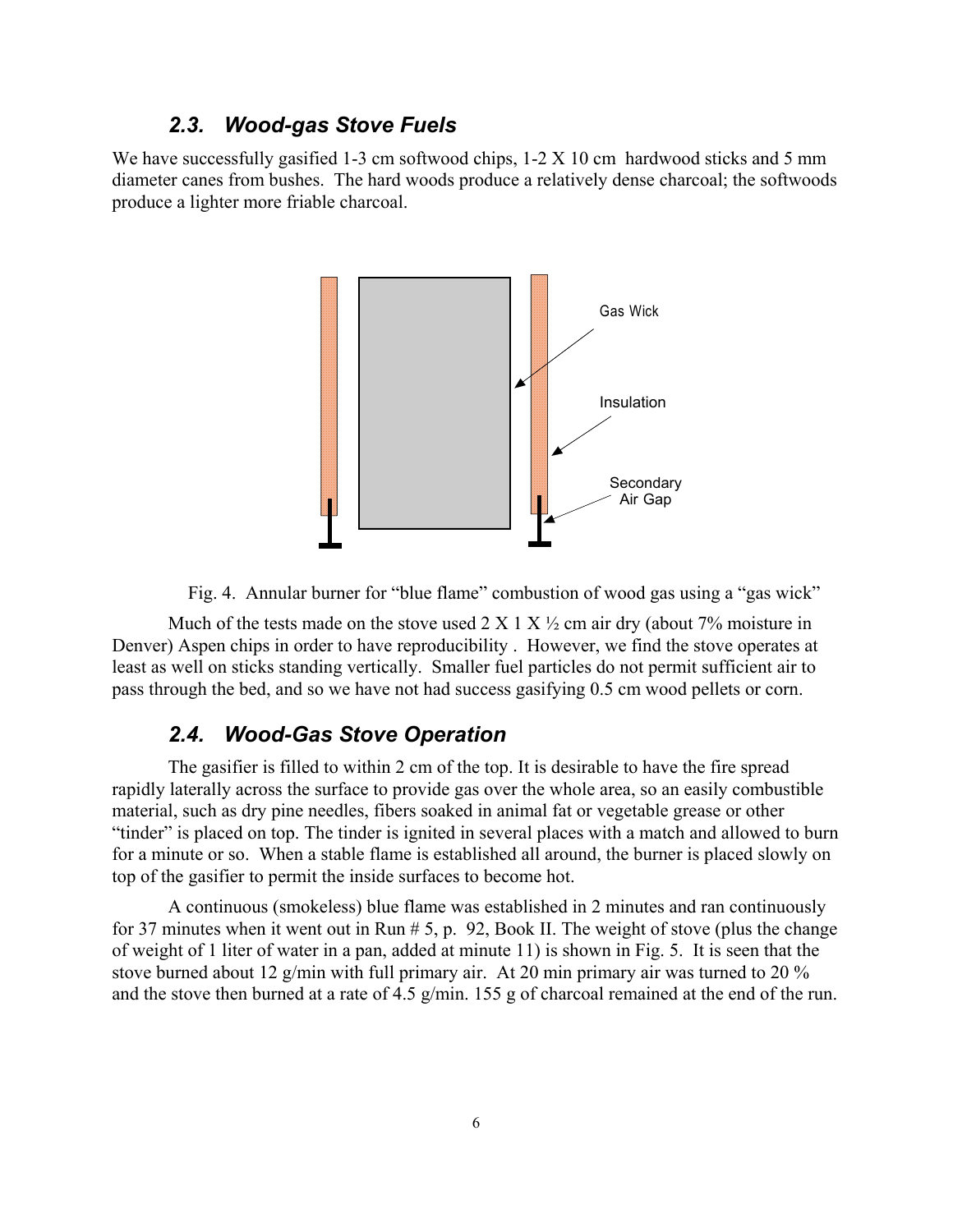

Fig. 5. Typical inverted downdraft gasifier run, No. 5, p. 92, Book II, showing initial stable combustion at 12 g/min, pan on at 11 min, water boiling at 19 min, primary air turned to 20% for simmering at 20 min, and a yield of 150 g charcoal.

#### *2.5. Wood-gas stove emissions*

Wood-gas cooking has very low emissions and can be operated indoors with proper precautions once established. However, if the fire is extinguished for any reason the production of smoke and CO continues, so that it is important to be able to extinguish it completely or take it outside. The stove is difficult to extinguish and the bottom air valve must be AIR TIGHT. A pan of water can then be placed on top of the gasifier and there will be no subsequent production of smoke.

 In a preliminary measurement we have measured the CO level 80 cm above the stove as 22 PPM. The level in the room had no measurable rise. During gasification of wood, if the fire is extinguished the acrid tars in the wood make it unlikely that one would breathe too much CO. However, after the wood is gasified the stove contains hot charcoal and so can be a major source of CO. For this reason it is important to either continue to burn the charcoal or to cut off ALL air to the stove and preserve the charcoal as discussed below.

#### *2.6. Charcoal manufacture*

We find that in a typical run we have a charcoal yield of 10-15% (dry basis). If it is desired to keep the charcoal, it is important that it be possible to close off ALL air to the charcoal after the volatiles are consumed. The valve shown in Fig. 3 should be made of relatively stiff metal to permit a tight closure. The top of the gasifier is closed with a pan over the top. In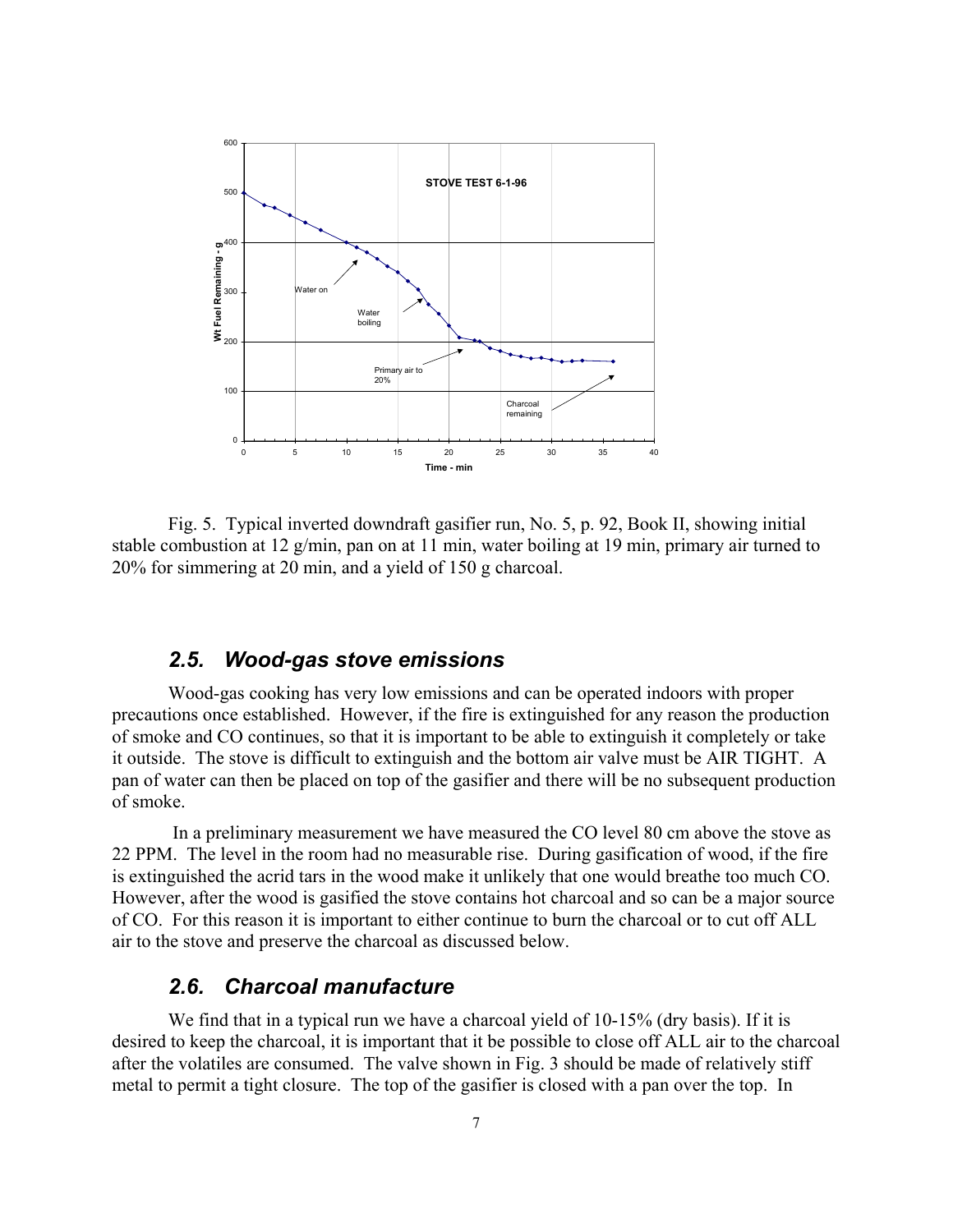addition it is useful to spray water on the top pan and the lower parts of the stove to cool it down to prevent continuing oxidation of the charcoal.

## **3. STOVE TESTING**

Fuel consumption in most of the development runs on the stove were monitored by placing the stove, chimney-burner etc. on a digital balance and recording the weight every minute during the run. In this way it was possible to determine the rate of consumption as a function of primary air setting. A typical chart is shown in Fig. 5.

A mass-energy balance was made in a small gasifier connected to a flowmeter and an integrating total flow (Singer) meter. The flow was fixed at 10 scfh from 3 to 30 minutes. The gas was burned in a 10-15 cm high diffusion flame above the gasifier. 135 g of aspen chips 7.8% moisture produced 26.3 g of charcoal (yield =19.5%, 24.2% dry basis). The total air flow was 160 g of air or 30.8 g  $O_2$ . The mass and energy balances are then:

|              |     |      |     | Chips + Water + Air $\rightarrow$ Gas + Charcoal |       |  |
|--------------|-----|------|-----|--------------------------------------------------|-------|--|
| $26.3$ grams |     | -269 | 160 | 10.5                                             | 124.5 |  |
| k.J          | 657 | 1957 |     |                                                  | 2614  |  |

The air/fuel ratio is 1.28. The air/fuel ratio for complete combustion is 6.36, so the equivalence ratio (air consumed/air required for complete combustion) for this test is 0.20 (compared to .25 for equilibrium gasification of dry wood. The gas probably has a higher energy content than conventional gas because no air is required for char conversion. The hat gas energy content will be particularly high because it contains the sensible heat and volatiles as well as the gas.

## **4. PRELIMINARY MODELLING OF THE WOOD-GAS STOVE**

A major advantage of the wood-gas stove is that the gasifier section is stratified and so can be modeled using a simple one dimensional flow scheme. We modeled the conventional stratified downdraft gasifier ("open-top" gasifier, "topless gasifier") and are using the same approach for the inverted downdraft gasifier. The following guidelines are useful for predicting fuel consumption, burn time, stove power and stove size.

Power: The heat content of the gas is  $\sim 18kJ/g$ , so consumption of 4-10 g/m produces 1.2-3.0 kWt . (U.S. Electric stoves usually have a 1.5 and a 2.5 kW burner.). The production rate is approximately proportional to cross sectional area. Larger cooking jobs will require larger stoves.

Primary Air: The heat for pyrolysis is about 2,000  $i/g$ . Pyrolysis requires 2/3 g air/per g wood or 600 ml air/g wood. 3 kWt requires 6 l air/min

Primary draft: The pyrolysis gas temperature is about 500  $^{\circ}$ C and so generates a draft of 100 µm-water pressure

Secondary draft: The gas flow around the gas wick is quite complex and work is in progress on calculation of the gas and air flow